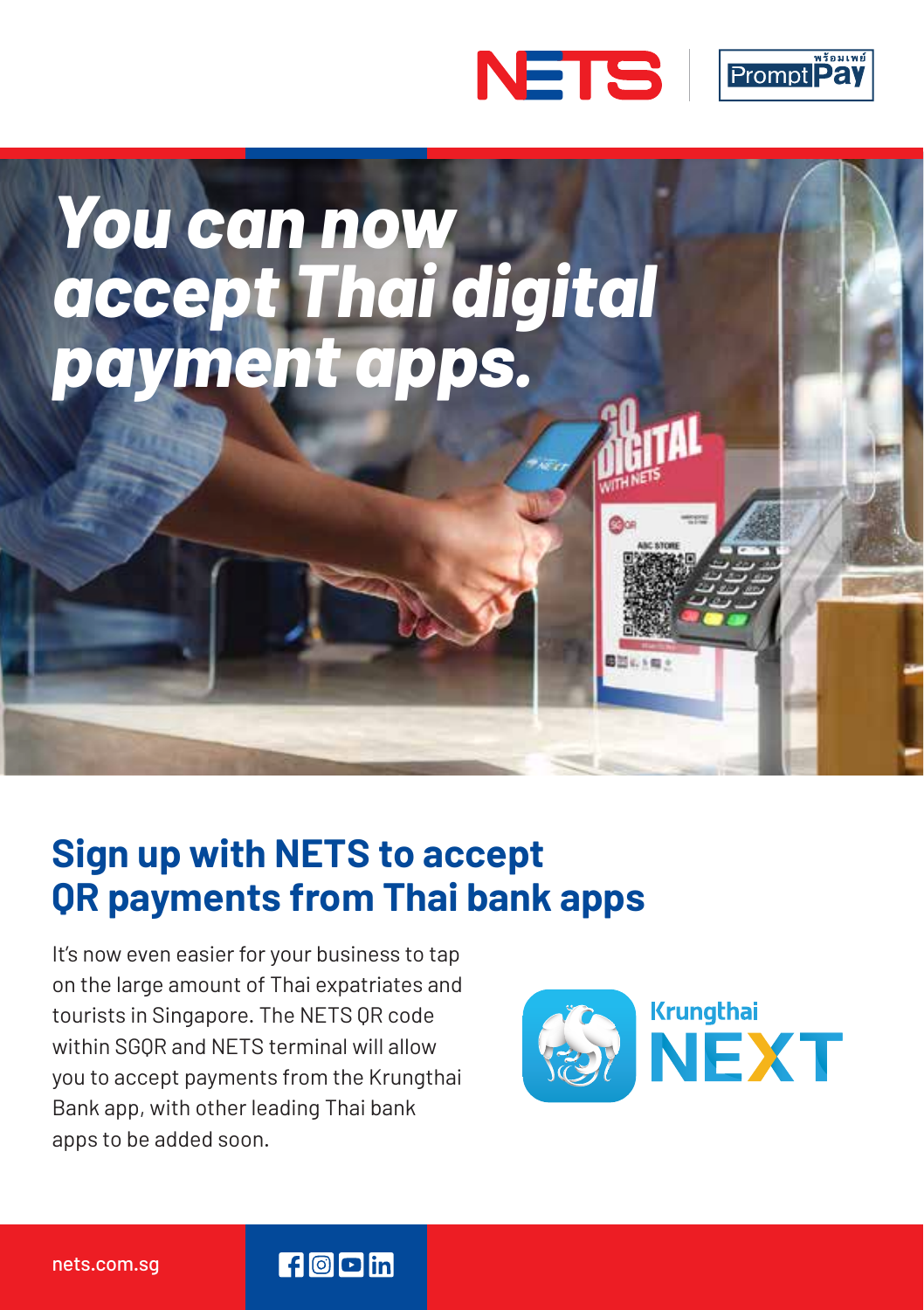

## **About the Thai digital payment apps**

Thailand's PromptPay and NETS have jointly developed a unified payment platform, and launched it in collaboration with Thailand commercial banks and payment institutions. This integration of mobile payment functions allows fast and easy cross border payment – creating a secure and convenient one-stop mobile payment service that users and your business can trust.

# **Benefits of accepting Thai digital payment apps**



#### **No subscription fees**

Only be charged transaction fees when a payment is made with a Thai bank app.



#### **Prompt Settlement**

Receive funds by the next business day and view all transactions in a single settlement report.



### **Convenient One-stop Shop**

Single point of contact and support from NETS.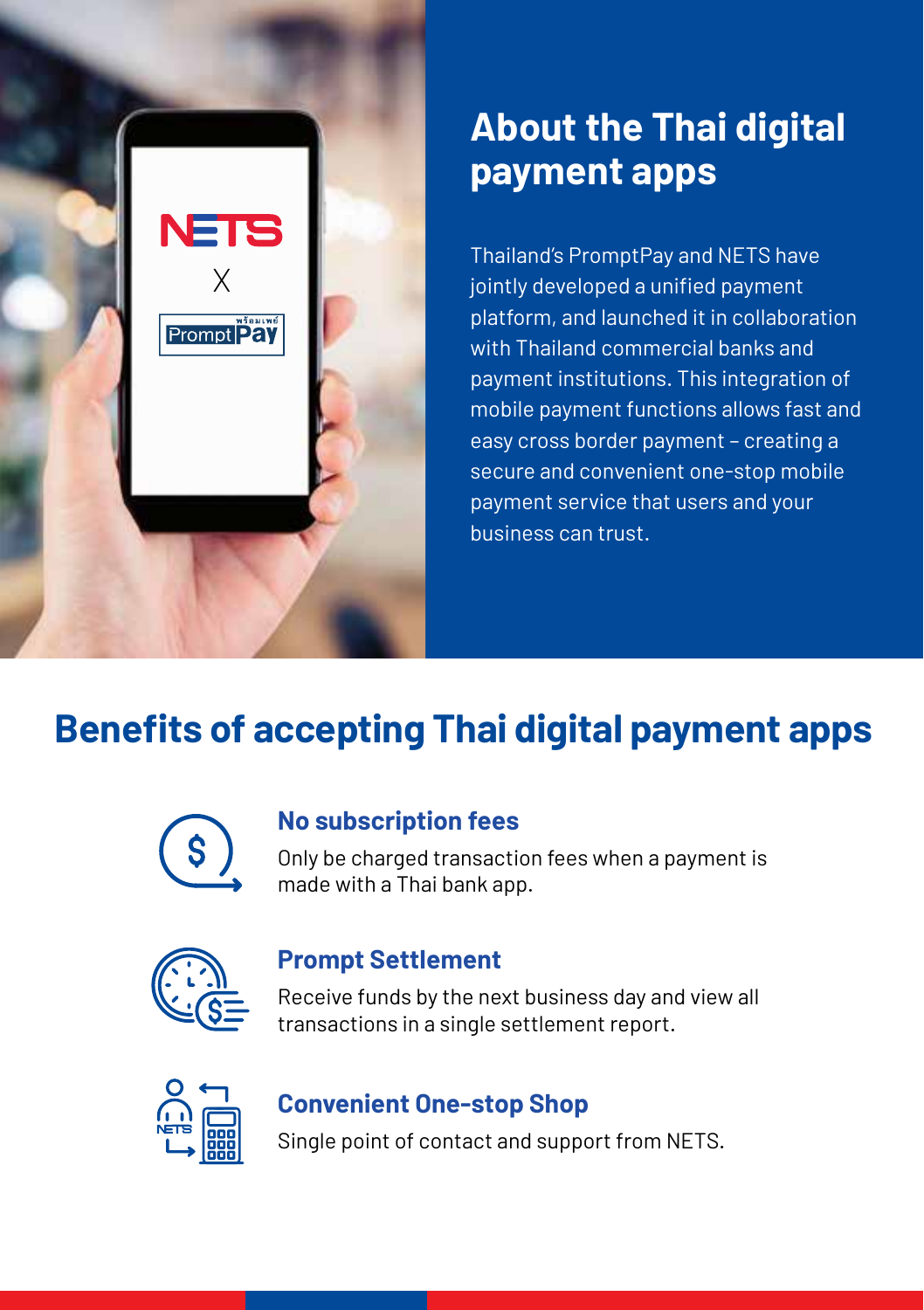## **Accept QR payments from Thai bank apps**

Let your customers pay with their **Thai bank apps** by scanning the **SGQR** or **NETS QR** code generated on your **NETS terminal**, where applicable.



**Here are the steps to generate NETS QR code on your terminal:**